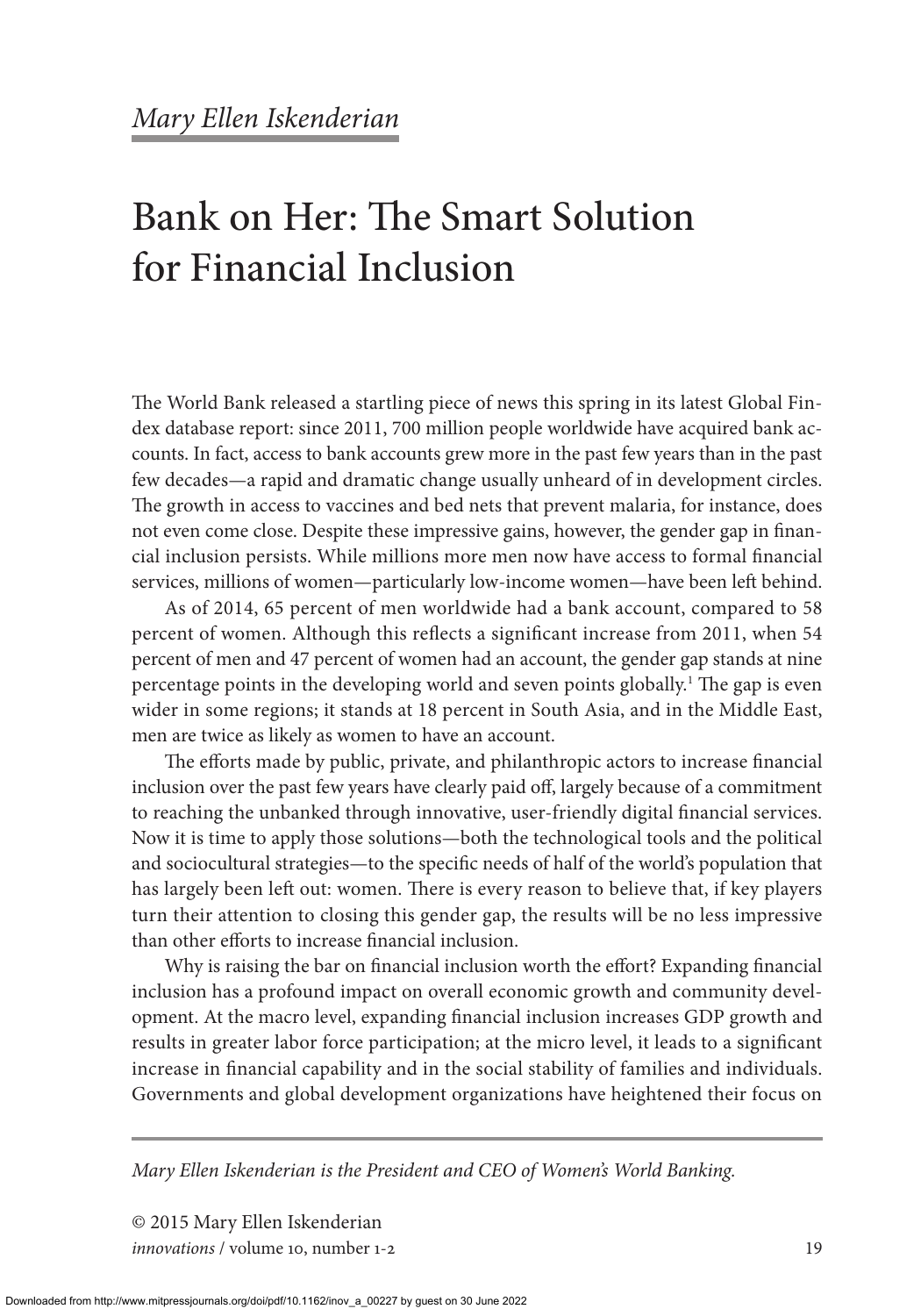financial inclusion because they recognize its potential to improve the long-term health of national economies and local communities.

Including more women in the informal sector specifically leads to countless benefits besides increased economic growth. Studies show that when a woman controls her own finances, she invests in the health, nutrition, and education of her family—investments that drive inter-generational improvements and have an exponential effect on the prosperity of communities. Despite these findings, women are rarely the focus of efforts to expand financial access. To achieve the promise of wider financial inclusion worldwide, women—especially low-income women in developing countries, who remain the most disenfranchised group—must become a focal point of these efforts. These women must be armed with the tools they need to participate more fully in the financial system (see sidebar, "Closing the Mobile Phone Gap").

What follows is a suggested approach for governments, the private sector, and donor organizations that has the potential to produce more sustainable gains in economic growth and development worldwide, while also transforming the financial lives of several hundred million women who currently are un- or under-banked. The most striking element of this approach is that the recommended steps will not require a major overhaul of current business practices. A series of small tweaks can add up to exponential growth, and the right efforts applied in the right places can dramatically increase the number of women served by the financial sector and shrink the gender gap in financial inclusion.

## WHY WOMEN'S FINANCIAL INCLUSION SHOULD MATTER TO GOVERNMENTS, BUSINESSES, AND DONORS

The persistent gender gap signals a needed call-to-action for governments, the private sector, and philanthropists to prioritize financial inclusion efforts that target women, including finding more effective ways to reach out to women and empower them to take a more active role in their financial lives.

## **How Governments Can Play a Crucial Role**

Making it easier for women to open bank accounts, save money, and conduct other financial transactions are key elements of any policy and regulatory strategy for shrinking and ultimately closing the financial inclusion gender gap. As Women's World Banking research has found, low-income women worldwide consistently express the need to save and withdraw money securely, conveniently, and confidentially yet, logistical and legal hurdles, domestic realities, work obligations, or other obstacles often keep them from opening accounts, and from depositing or taking out funds once they have an account.

National governments, international organizations, and standard-setting bodies such as the World Bank and the Bank for International Settlements can pave the way both locally and globally. Policymakers and regulators can start by making specific policy changes and removing legal barriers that stand in the way of women's access to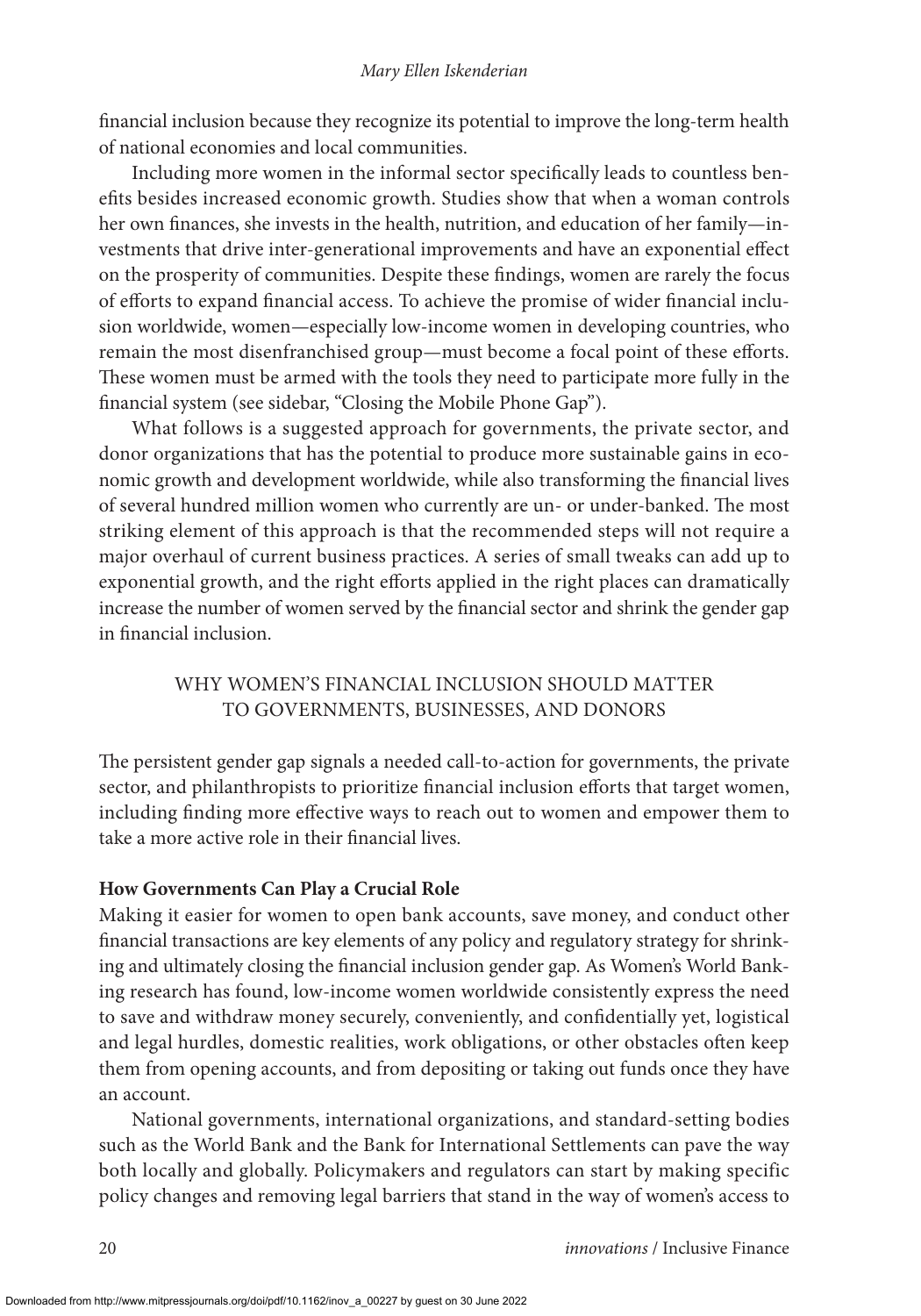finance. These changes include modifying stringent "know-your-customer" policies that require women who want to open a bank account to provide documentation that they often do not have addressing banks' discriminatory practices against women, and eliminating inheritance and family laws that constrain women's right to work or own property. Policymakers can also work to create an appropriate industry infrastructure, such as establishing credit reference bureaus and movable collateral registries. For example, the Central Bank of Nigeria has established the Secured Transaction and National Collateral Registry to facilitate the use of movable assets as collateral for either business or consumer credit, thus expanding the scope of eligible assets for collateral purposes.

Governments also can have a significant impact by setting quantifiable goals for shrinking the gender gap and using their investment and development power to influence others. Rwanda's Vision 2020 five-year development plan, for instance, includes specific targets. The plan states that, by 2017, Rwanda should have 80 percent overall financial inclusion and 72 percent for women. The goal for 2020 is even more aggressive, calling for 90 percent financial inclusion across the entire population, men and women. Australia used its position as G20 president in 2014 as a platform for making women's empowerment one of the main focal points of financial inclusion efforts at home and worldwide. The country's Department of Foreign Affairs and Trade named gender equality, including women's economic empowerment, one of six investment priorities for its 2015-2016 aid program. As G20 president in 2015, Turkey is following suit, citing "women's economic empowerment" as one area of focus for the G20's Financial Inclusion Action plan.

Governments also should take specific measures to provide unbanked women with an on ramp to the formal financial system. One suchentry point would involve switching from cash to digital disbursements of government-to-person (G2P) welfare and benefits payments, as South Africa, Mexico, and Brazil have done. Recipients would open a bank account, a first step to financial inclusion, which would be followed quickly by consumer education on how to use these new accounts to do more than just withdraw cash—for instance, to start saving for longer term goals such as education or housing. In Brazil, for example, where the Bolsa Família Program provides monthly government aid to low-income families, 93 percent of the recipients responsible for accepting these funds for their households are women.<sup>2</sup> Converting to a digital payment system would have the added benefit of slashing government costs considerably; South Africa, for instance, cut the cost of its social disbursements program by two-thirds when it switched to digital payments.<sup>3</sup>

Initiatives like these, along with a regulatory environment that promotes systemic change, promise to lead to transformative improvements in women's financial inclusion. However, these efforts will depend on participation and commitment from the private sector if the true potential is to be fulfilled.

#### **What the Private Sector Should Do**

The largely untapped women's market presents a clear opportunity for businesses to reach millions of women with everything from savings accounts to insurance products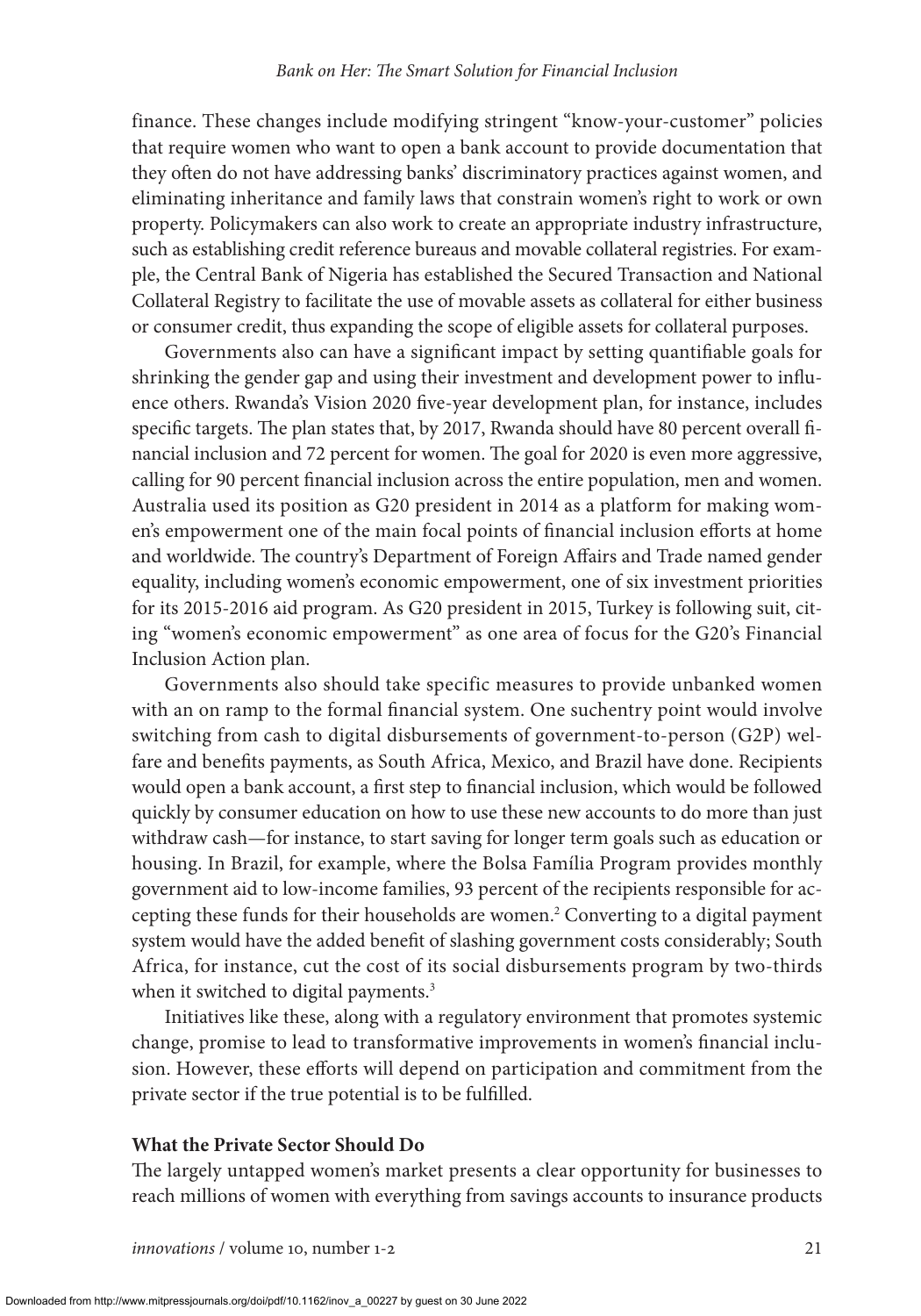and loans. To market to this enormous underserved demographic successfully, businesses must focus on women as a distinct client base with its own requirements and tailor their products and outreach directly to them.

Expanding financial inclusion means ensuring that women have access to such financial services in ways that are designed to fit into their lives. Banks will be missing a great opportunity if they simply enable more women to open bank accounts without regard for how they will (or will not) be used. It is worth noting that India's recent government-led efforts to expand financial inclusion to include 75 million households by 2018 at a rate of two bank accounts each are responsible for a sizable portion of the growth seen in the latest Global Findex data.<sup>4</sup> However, the dormancy rate for newly opened accounts in India is significant; 43 percent show no account activity over a 12-month period.<sup>5</sup> This is a strong indication that the public and private sectors must work together to create financial education programs and relevant financial products that encourage people to use their bank accounts.

For women, and low-income women in particular, savings accounts can be a game-changer by allowing them to build more financial security for themselves and their families, to grow their businesses, and to cope with emergencies. Women are far more likely to benefit from their savings accounts not only if they are trained to use them to their full advantage, but also if they find their account meets their need for convenience, security, and privacy. To that end, financial institutions should focus on women as an important, profitable client base with its own unique requirements. Instead of creating one-size-fits-all products and hoping women will sign on, banks would benefit from flipping the script to find out what women need most and then designing financial products accordingly. Diamond Bank, Nigeria's sixth largest commercial bank, has discovered a winning formula with its popular BETA Savings product: the no-frills savings account allows clients, many of them low-income women, to make small deposits at their convenience through mobile technology, and it does not require a minimum balance or impose fees. The success of the BETA product with low-income women has led Diamond Bank to recognize the value of this market segment, and it is now investing heavily in developing a full suite of financial products for the unbanked women in Nigeria.

Although savings accounts are typically the cornerstone of efforts to build women's financial inclusion, other financial products that address women's specific needs need to be developed. Women's World Banking partnered with Jordan's Microfund for Women (MFW) to design a health insurance product aimed at its women clients. In interviews conducted by Women's World Banking across various markets, women reported that they typically bear the brunt of health-related costs in their families—a burden that often triggers a slide into poverty. They said their biggest challenge stems from the gap between public health coverage and the steep incidental costs related to a health episode, such as lost income while seeking treatment or caring for ill family members, transportation to and from the hospital, and meals purchased while away from home. The women noted that the one time they prioritized their own health over their family's was when they were pregnant. Based on these findings, Women's World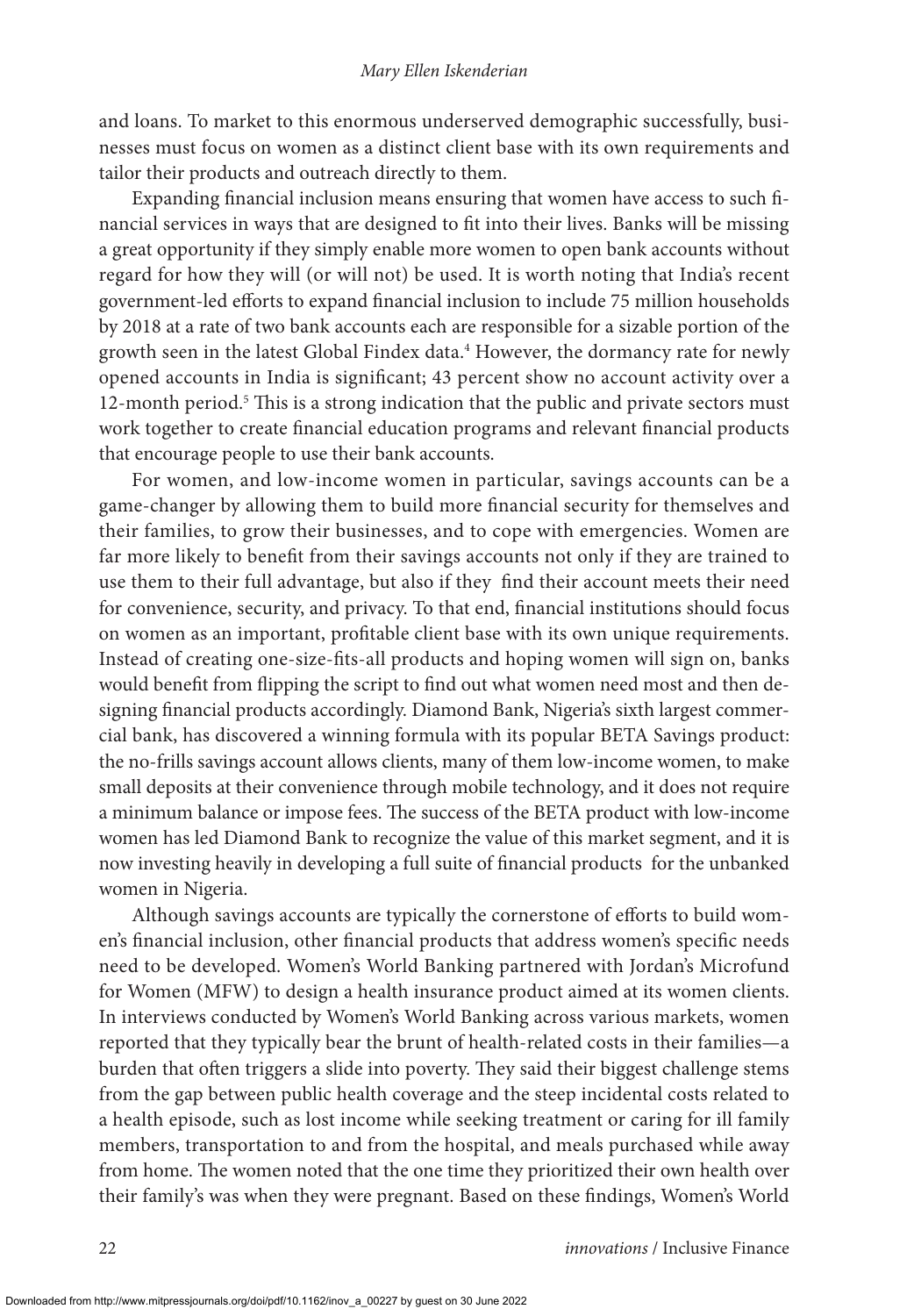Banking and MFW developed the Caregiver insurance policy. This "hospital cash" policy offers terms that are affordable for low-income Jordanian women, and also profitable for MFW to distribute and for a local insurance company to underwrite—all of this in a market that previously had little or no experience with health micro-insurance, particularly with maternal health coverage. The Caregiver policy has been an enormous success: it was expanded from a small pilot program in 2010 to a large-scale rollout to the entire Jordanian market in 2011, and the product has since been introduced in Peru, Morocco, Egypt, and Uganda.<sup>6</sup>

The financial services industry has a significant role to play in making services like savings and micro insurance more widely available to women through digital channels. This includes "coopetition and cooperation" with mobile network operators and other private sector actors, such as investment companies and insurance agencies, to expand their services to reach low-income women. For example, using data derived from mobile phone usage and digital payments to develop alternative credit scoring models for women has shown promise in Nigeria and Tanzania, for women who don't have access to traditional forms of collateral.

Financial institutions, insurance companies, and mobile network operators are not the only private sector players with a role to play in increasing financial inclusion for women. As more and more global companies attempt to bring small and medium size enterprises (SMEs) into their supply chains, they can influence banks to provide financing to those owned by women—and to overcome the fear that investing in women is "risky." Multinational companies can leverage their clout with financial institutions to close the financing gap for the women in their supply chains. In addition, companies can digitize salary payments to low-income employees to provide the same on-ramp to greater engagement with the formal financial sector, as described above.

#### **What Donors Can Do to Multiply Their Impact**

The potential of Philanthropy to have a lasting impact on financial inclusion for women should not be underestimated. Philanthropic capital from donors can nudge the provate sector toward delivering quality financial products for women.

Nigeria's Diamond Bank did not anticipate seeing any returns for at least three years when it created the BETA Savings product, but Women's World Banking secured a grant from Visa and Enhancing Financial Innovation & Access (EFINA)—a joint venture between the Bill & Melinda Gates Foundation and the United Kingdom—to encourage Diamond Bank to pilot the product, targeting unbanked Nigerian entrepreneurs. Since its launch in 21 bank branches in 2013, BETA Savings has grown to serve more than 154,000 people across Nigeria—35 percent of them women—and has given thousands of formerly unbanked women entrepreneurs access to formal financial services for the first time. Diamond Bank is now investing \$21 million of its own capital in this segment, as it has seen the tremendous benefit of serving the un- and underbanked population. Similar opportunities abound around the world, where philanthropic capital can play a catalytic role in fostering measurable gains in women's financial inclusion.

*innovations* / volume 10, number 1-2 23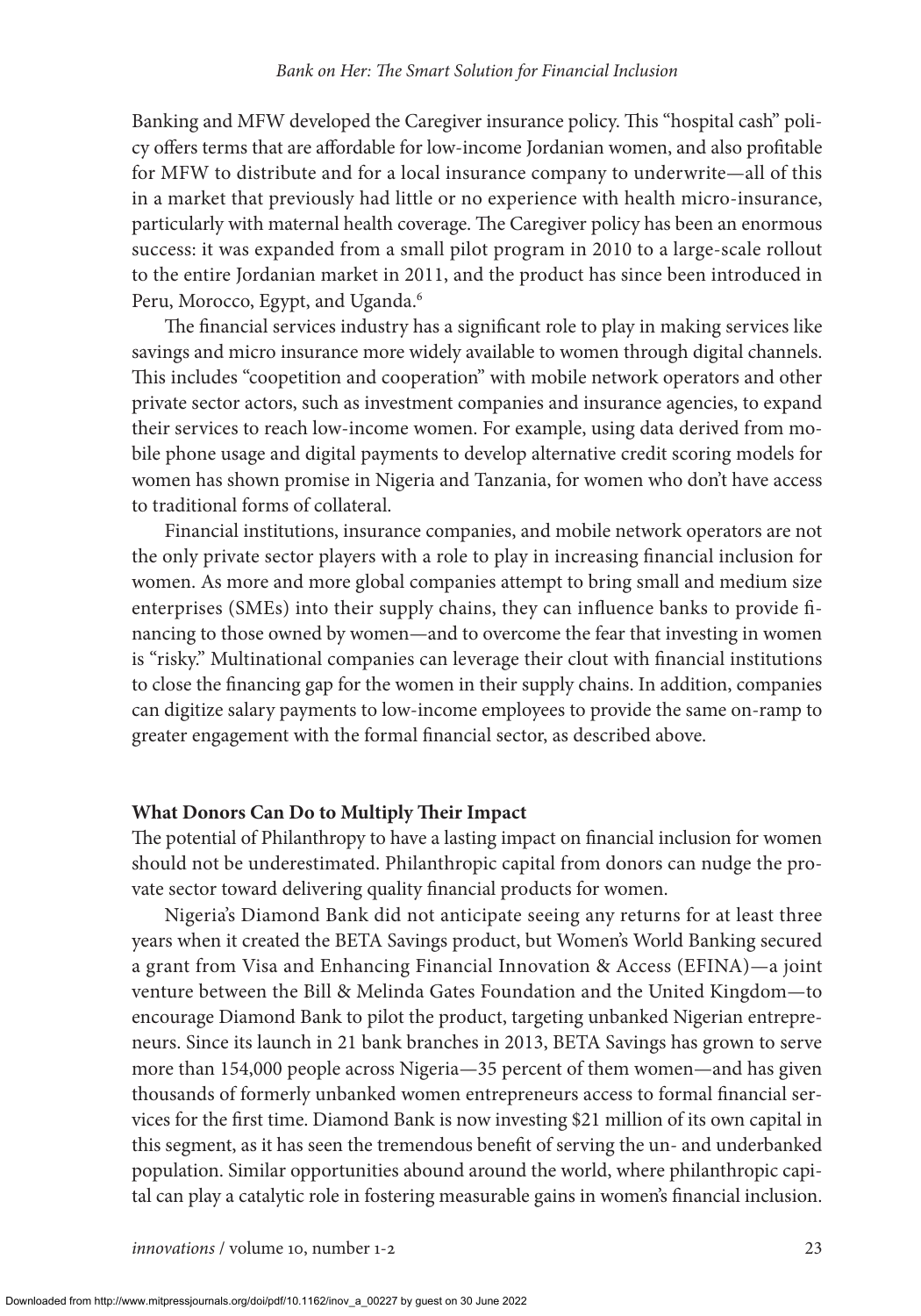## **CLOSING THE MOBILE PHONE GAP**

The recent growth in digital financial services has had a sizable impact on financial inclusion. Now that more and more financial institutions, telecommunications providers, and mobile network operators are allowing clients to perform transactions digitally, those who previously had no access to formal financial services are able to participate more easily. Digital financial services are especially well-suited for women, as they address women's need for confidentiality, convenience, and security. But low-income women, particularly in developing countries, have been too often left out of the digital revolution, largely because many do not own a mobile phone. The most recent data show that, globally, 200 million fewer women than men have their own mobile phone.<sup>7</sup>

This gap represents an enormous opportunity for telecommunications providers to get mobile phones into the hands of the more than 1.7 billion women who do not currently own one, and thus to have a powerful effect on deepening financial inclusion.<sup>8</sup> But since telecommunications companies rarely track disaggregated gender data, they have at best a limited idea of how women are using (or not using) their products; consequently, efforts to design or market products to women have been sparse or nonexistent.<sup>9</sup>

The Groupe Speciale Mobile Association (GSMA), recently conducted studies across 11 countries to provide a roadmap for how to reach out to women more effectively. The data show that a variety of obstacles or perceived barriers are preventing women—especially those less educated and with lower incomes—from owning or using mobile phones. Among these are the cost of buying and reloading a phone; a lack of security or trust—fear that the phone will get stolen, that they will be harassed by strangers, or that their private data will be compromised. Women often explessed a lack of confidence in their ability operate a mobile phone correctly; which can be complicated by the absence of reliable network coverage, particularly in rural areas; and cultural or familial pressures against women owning their own mobile phones.10

These findings point to a multitude of ways telecommunications companies can design their products and services to reach more women, such as increasing the availability of cheaper phones and calling plans; instituting measures to boost security and prevent harassment or vulnerability to theft; educating women on how to use their mobile phones; and making infrastructural improvements to mobile phone networks. The broader cultural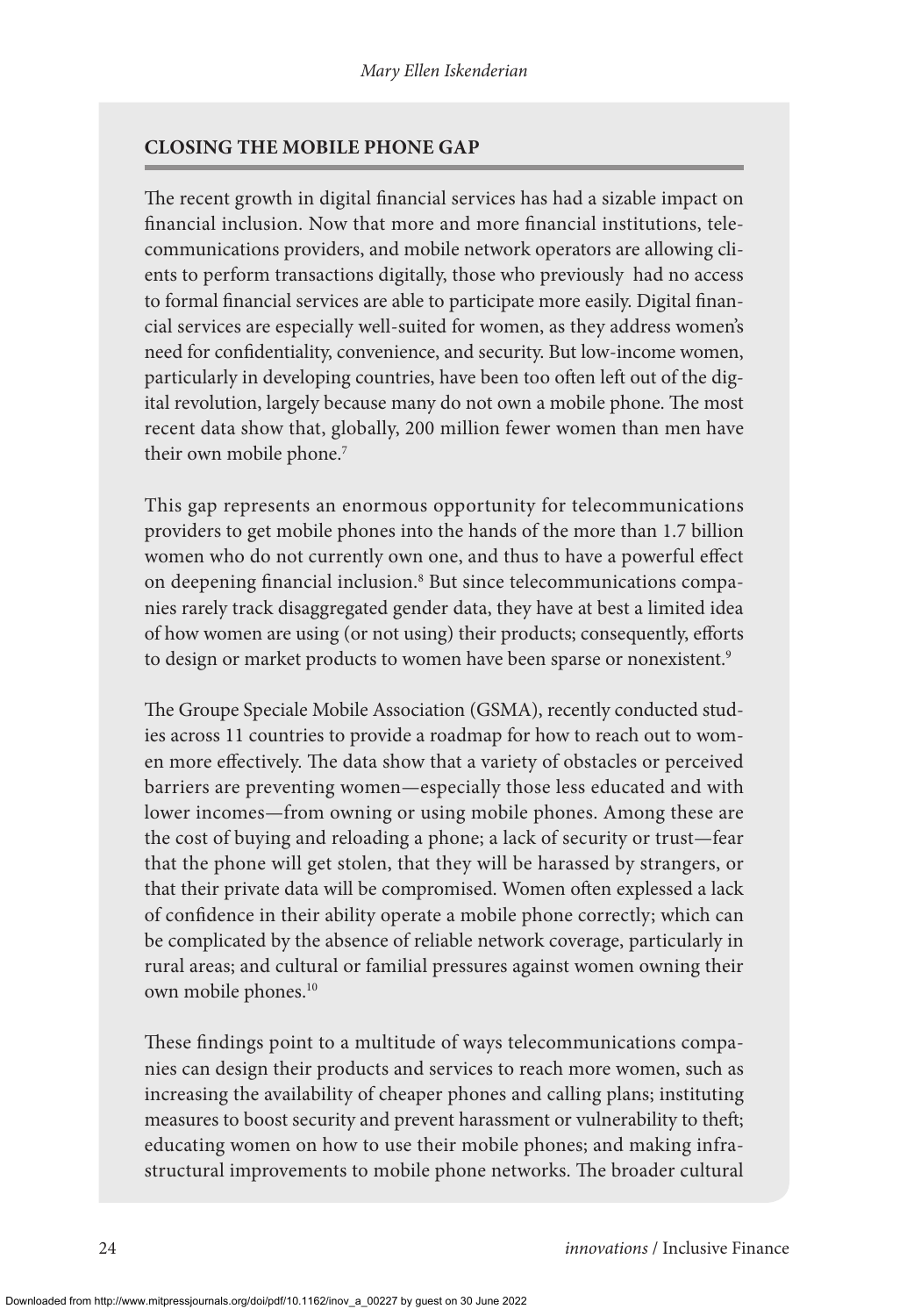obstacles are largely beyond the scope of the telecommunications industry, but by addressing the more concrete and logistical barriers, companies can make a measurable dent in the financial-inclusion gender gap.

Armed with mobile phones of their own, along with increased confidence and the knowledge that they can use them effectively, women will be able to open and access bank accounts more readily, save money, and conduct a range of financial transactions that will bolster their own and their family's financial stability and prosperity.

## THE SOLUTION IS SURPRISINGLY SIMPLE

Even though the financial inclusion gender gap is persistent, represents a problem that should be resolved through a strong commitment from the public, private and philanthophic sectors. What is needed most urgently is not innovation so much as a back-to-basics approach: instead of dreaming up new financial or mobile products and hoping women will find their way to using them, private-sector players would have better luck—and bigger profits—if they were first to reach out to women to find out what they need most, and then customize their existing products and services to help make women's lives easier, more secure, and more prosperous.

Shrinking the gender gap in financial inclusion is a win-win for everyone, and governments and philanthropic institutions must never lose sight of the big picture. They must articulate a mission to expand financial inclusion for women, and implement policies and strategies that will help clear the way. By working steadily on all of these fronts, financial institutions, telecommunications companies, governments, international organizations, and donors will be able see exponential results, until we close the gap for good.

- 3. Global Partnership for Financial Inclusion, "The Opportunities of Digitizing Payments," 2014, 4.
- 4. Business for Social Responsibility, "Financial Inclusion in the Supply Chain," 2015, 7.
- 5. World Bank, 18.
- 6. Women's World Banking, "Microfund for Women's Caregiver Experience: Lessons from Jordan on Health Microinsurance," 2012, 6

*innovations* / volume 10, number 1-2 25

<sup>1.</sup> World Bank, "Measuring Financial Inclusion around the World," Global Findex database 2014, 2015, 5. Available at http://datatopics.worldbank.org/financialinclusion/

<sup>2.</sup> MDS, "Bolsa Família é Apresentado na África," Imprensa Noticias de 2005, May 27, 2005. Available at www.mds.gov.br.